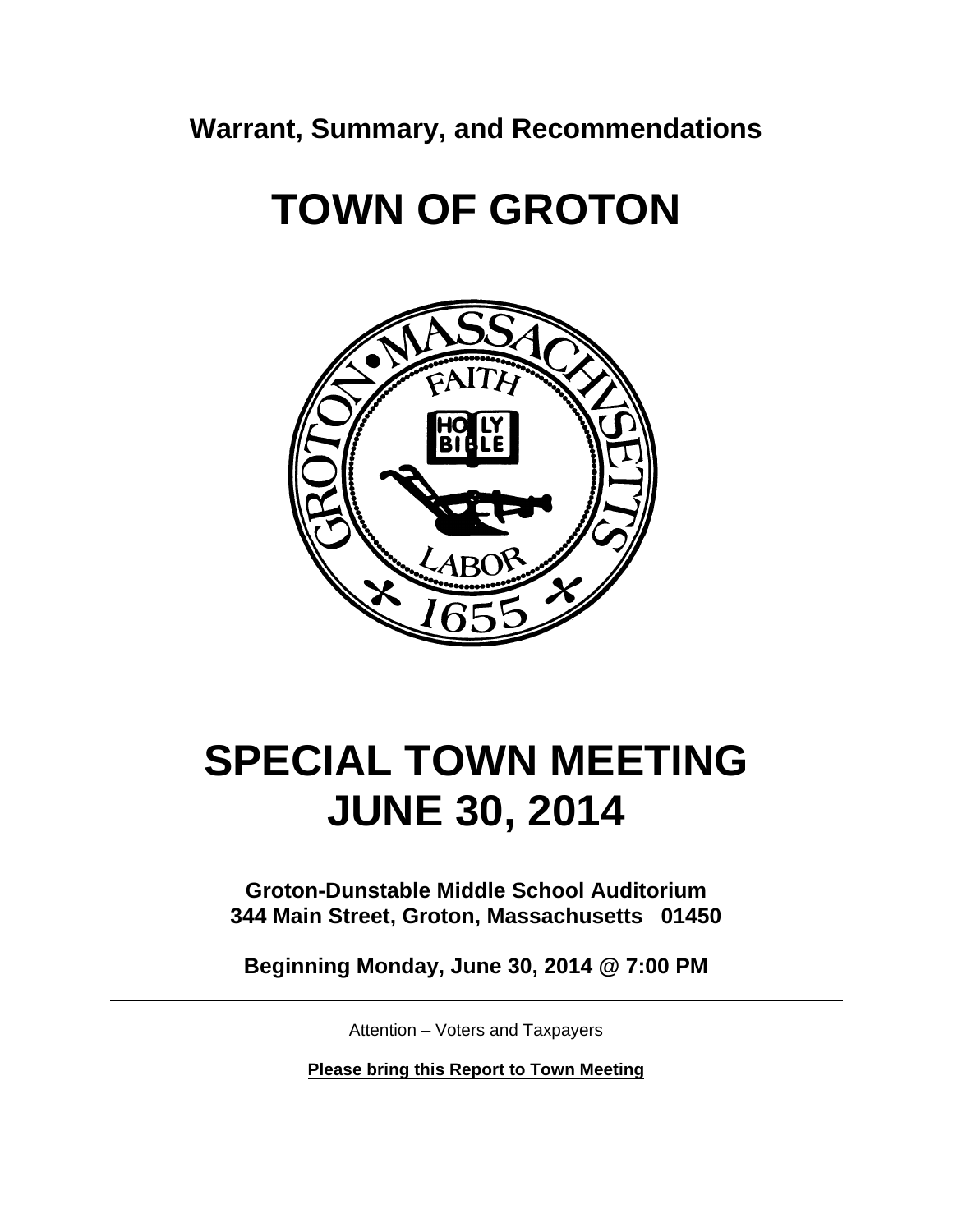## **SPECIAL TOWN MEETING WARRANT JUNE 30, 2014**

Middlesex, ss. Commonwealth of Massachusetts To any Constable in the Town of Groton

Greetings:

In the name of the Commonwealth of Massachusetts, you are hereby required to notify and warn said inhabitants of the Town of Groton qualified to vote on Town affairs to assemble in the Groton-Dunstable Middle School Auditorium in said Town on Monday, the thirtieth day of June, 2014 at Seven O'Clock in the evening, to consider the following:

### *ARTICLE 1: NON-BINDING RESOLUTION*

To see if the Town will vote to adopt the following non-binding resolution opposing the Northeast Expansion of the Tennessee Gas Pipeline in Massachusetts:

#### **Resolution Opposing the Northeast Expansion of the Tennessee Gas Pipeline in Massachusetts**

*WHEREAS,* a proposed High-Pressure Pipeline carrying natural gas may come through Groton and our neighboring communities, en route to Dracut, Massachusetts; and

*WHEREAS,* a high-pressure gas pipeline, by its nature, carries the potential for leak, rupture or devastating explosion causing untold damage to property and lives; and

*WHEREAS,* said pipeline may potentially destroy forests, wetlands, conservation land and farmland, and would pass beneath the Nashua River, and require maintenance in perpetuity of a 50 foot right- of-way through the possible use of herbicides; and

*WHEREAS,* said pipeline may adversely affect property values, adversely affect residents' livelihood and otherwise may negatively impact the integrity of the town's bucolic character; and

*WHEREAS,* the cost of said pipeline may require Massachusetts citizens to pay a utility bill tariff, as well as environmental costs not required by law for Tennessee Gas Pipeline Company, L.L.C. ("TGP", a subsidiary of Kinder Morgan Energy Partners, L.P.), potentially making ratepayers bear financial risk for the endeavors of a private corporation; and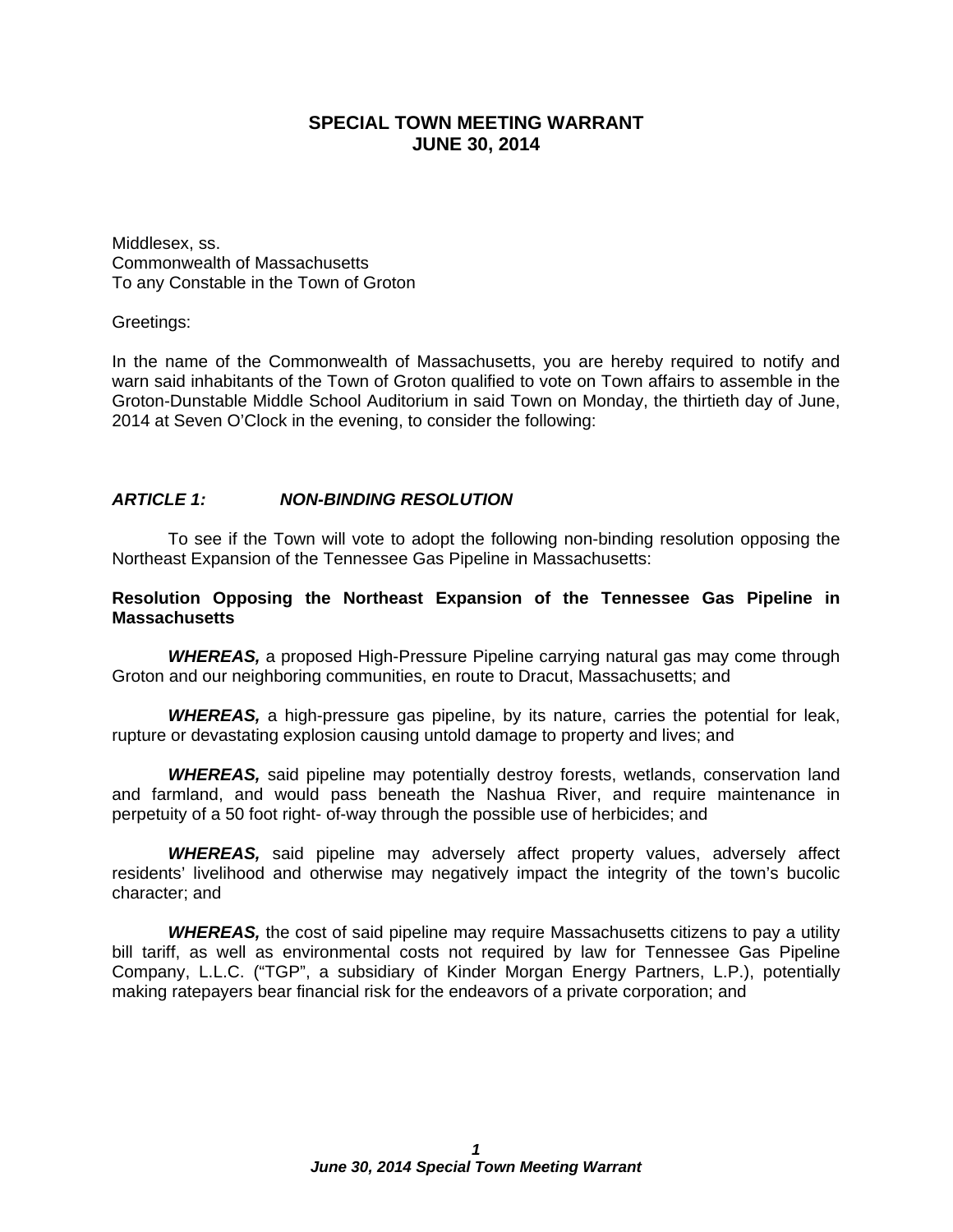*WHEREAS,* our energy challenges are better addressed through investments in energy conservation measures as well as green and renewable energy solutions; and

**WHEREAS,** the currently proposed pipeline route was chosen in a private, closed process so that there has been no chance for open, public discussion or debate of alternate routing possibilities and tradeoffs; and

*WHEREAS,* federal eminent domain powers will be used to forcibly take pipeline easements from unwilling landowners; and

*WHERAS,* the proposed pipeline route crosses the grounds of the Groton-Dunstable Regional High School and threatens the safety of students, faculty and facilities.

*NOW THEREFORE BE IT RESOLVED THAT* the people of Groton, Massachusetts:

- 1. Hereby call on our Selectmen to stand in opposition to Tennessee Gas Pipeline Company, L.L.C.'s Northeast Expansion pipeline and not allow it within town borders;
- 2. Oppose any pipeline that potentially threatens the safety of any Groton students, faculty or school facilities; and
- 3. Hereby request that our state and federal legislators and executive branch officials to enact legislation and take any such other actions as are necessary to disallow such projects that go against our commitments to life, the environment, our economic wellbeing and our bodily safety, and, instead, to legislate more stringent energy efficiency and further exploration of and subsidies for renewable energy sources.

\_\_\_\_\_\_\_\_\_\_\_\_\_\_\_\_\_\_\_\_\_\_\_\_\_

or take any other action relative thereto.

## *BOARD OF SELECTMEN*

**Board of Selectmen:** *Recommendation Deferred Until Town Meeting* **Finance Committee:** *Recommendation Deferred Until Town Meeting*